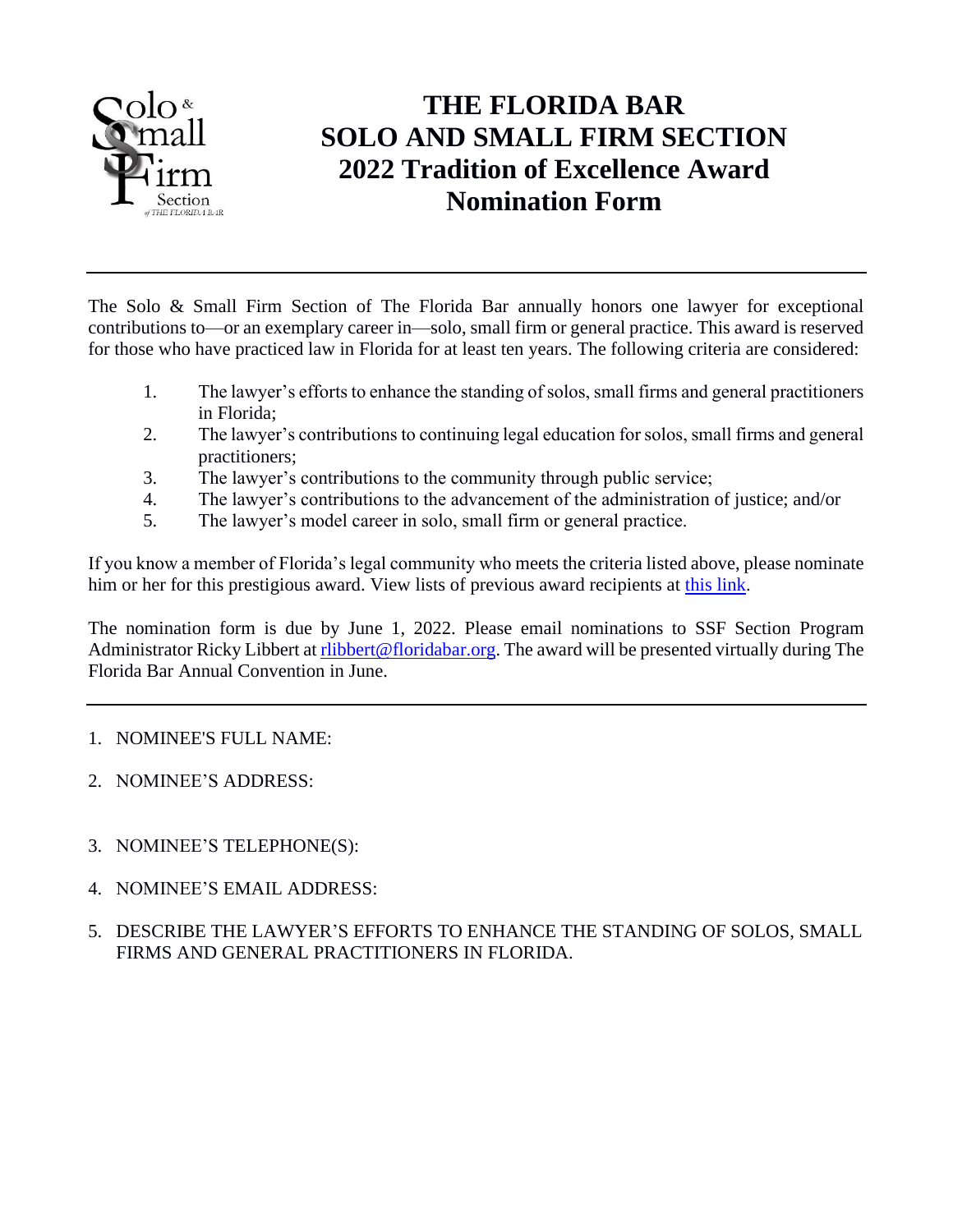The Florida Bar Solo & Small Firm Section 2022 Tradition of Excellence Award Nomination Form Page 2

6. DESCRIBE THE LAWYER'S CONTRIBUTIONS TO CONTINUING LEGAL EDUCATION FOR SOLOS, SMALL FIRMS AND GENERAL PRACTITIONERS.

7. DESCRIBE THE LAWYER'S CONTRIBUTIONS TO THE COMMUNITY THROUGH PUBLIC SERVICE.